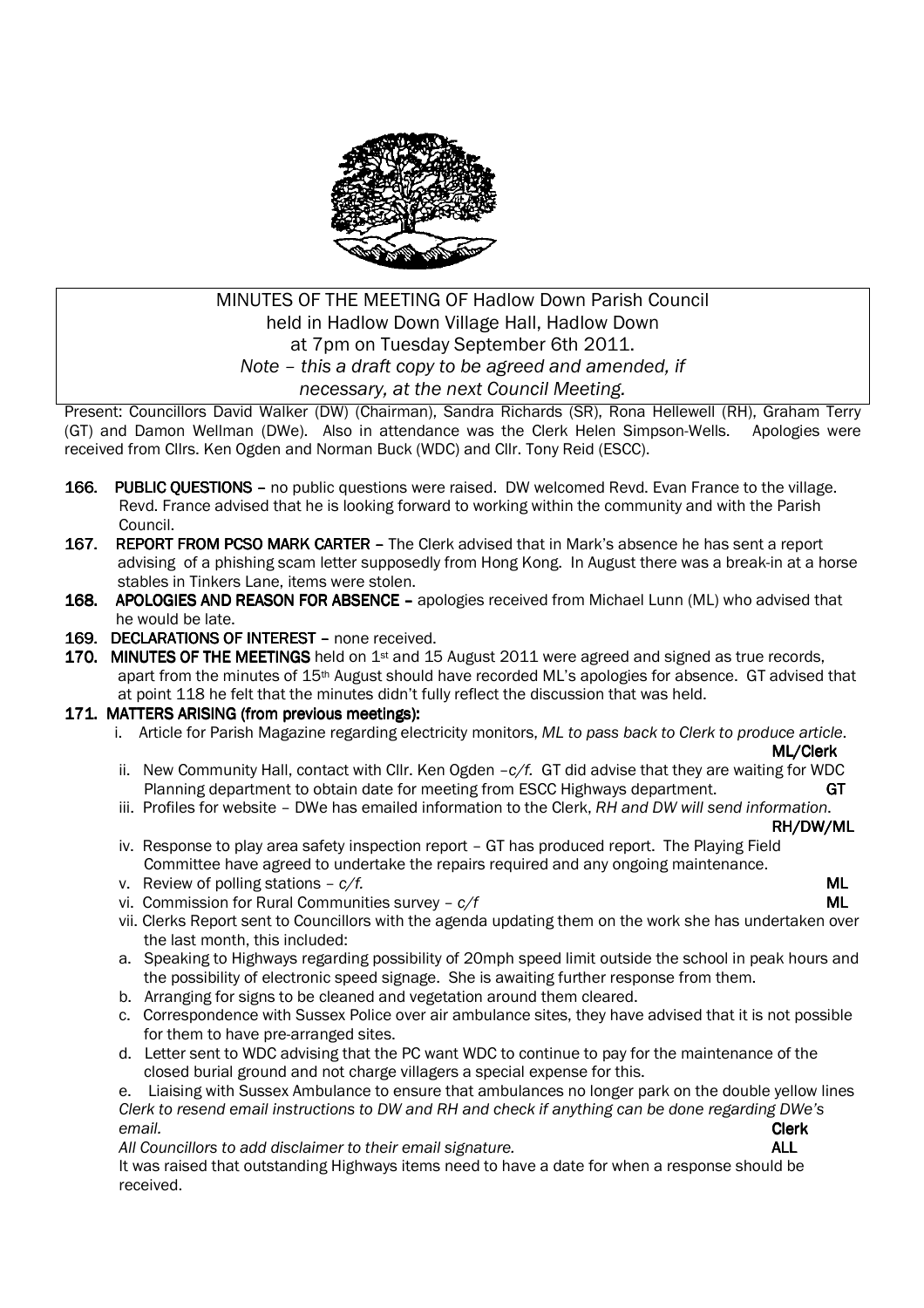## 172. PLANNING MATTERS:

- i. Copy of enforcement notices received regarding alleged breaches of planning control at land west of Scocus Barns. Previous notices issued on 12<sup>th</sup> July 2011 have been withdrawn due to an error in service.
- 173. REPORTS FROM CLLR. TONY REID. ESCC & CLLRS. KEN OGDEN and NORMAN BUCK WDC none received in their absence.
- 174. BANK RECONCILIATION: dated 26<sup>th</sup> August 2011 agreed and signed. It was agreed that in future the Clerk should bring the previous months reconciliation to the meeting.

### 175. OTHER FINANCE MATTERS –

- i. External audit the Clerk confirmed that the audit had been signed off by the external auditor.
- ii. East Sussex Community Information Services it was not felt necessary to receive a hardcopy of their directory
- iii. Wooden edging at burial ground *Clerk and Chair to obtain 3 quotes for the work*. **DW/Clerk**
- 176. ACCOUNTS FOR PAYMENT: The following were agreed by all and cheques signed:
	- i. Helen Simpson-Wells. Salary £758.37 includes £4.50 for mileage, £620 already paid by standing order, therefore cheque raised for £138.37.
	- ii. Uckfield Railway Line Parishes Committee £25 contribution paid under power given in LGA 1972 s.143
	- iii. Mazars £342.00 external audit
	- iv. Sussex Associations of Local Councils £117.00, £15 for Power of Well-being training and £102 for Chairmanship course.
	- v. Complete Landscapes £242.00, of this £170 is for maintenance of the burial ground for July and August and £72 for maintenance of the play area for July and August.
	- vi. Phill Signs £55.00, new fingerpost arm. As a thank you for the Parish Council's (PC) continued support the contractor replaced a missing arm on another fingerpost with a recycled arm free of charge.
	- vii. St Mark's School House Trust £15.00, rent for lease of land adjacent to Playing Fields 1<sup>st</sup> April 2010 -31st March 2011.
	- viii. BT £153.67 to be taken by direct debit
	- ix. Simon Paddon £260.00, to fell oak tree
- 187. CORRESPONDENCE RECEIVED FOR DISTRIBUTION Clerk to display bus times on the notice board Clerk
- 177. NEW COMMUNITY HALL GT reconfirmed progress regarding Planning and Highways meeting. SR updated the PC on the recent new community centre meeting and on discussions that had been held. It was proposed by SR that the PC and the committee meet*, GT to organize*. A discussion was held on support by the PC for the committee. It was explained that villagers will be made aware of the pros and cons for each site in order that they can make an informed decision. Details of progress over the last few years was given. GT the contract of the contract of the contract of the contract of the contract of the contract of  $\mathsf{GT}$

### 178. OUALITY COUNCIL – *Clerk to email training spreadsheet to RH.* **CLERK Clerk**  SR and GT had met, they requested that everyone review the communication discretionary section, 9 parts will need to be met, all to come to next meeting with ideas of which these should be. ALL As the Clerk has been on holiday she hasn't undertaken anymore work on this. Promoting Democracy section c/f for GT. Eddie Westfield (EW) updated the PC on an email he had received from the school regarding a meeting about liaison between adults and children.

- 179. PARISH COUNCIL NEWSLETTER SR went through the proposed newsletter, everyone was happy with the layout. They have been quoted £40 to produce 350 copies which will be sent out with the Parish Magazine. *Clerk to email pdf instructions to SR and DW* **Clerk Clerk** A discussion was held on the costs involved and the options available. DW proposed and it was agreed that the 1st two to three newsletters would be on separate paper and then later possibly be within the Parish Magazine. Feedback will be asked for on the website and in the Parish Magazine. The newsletter will be produced quarterly. SR & GT advised of articles to appear, *SR to circulate draft*. SR All agreed to £40 charge for printing.
- 180. EMERGENCY PLAN MEETING RH advised that a good meeting was held. EW confirmed that a radio test had just been held. They are waiting to hear whether WDC will continue to support the radio network. RH went through the options that were discussed at the meeting. Further discussion to be held at their December meeting. All Parish Councillors will receive a copy of the emergency plan. An article will appear in the Parish Magazine.

EW advised that he had a meeting with the local police inspector and speeding was discussed. It was confirmed that the Parish Council can ask for a radar loop to get speed recorded. *Clerk to write to local inspector.* Clerk